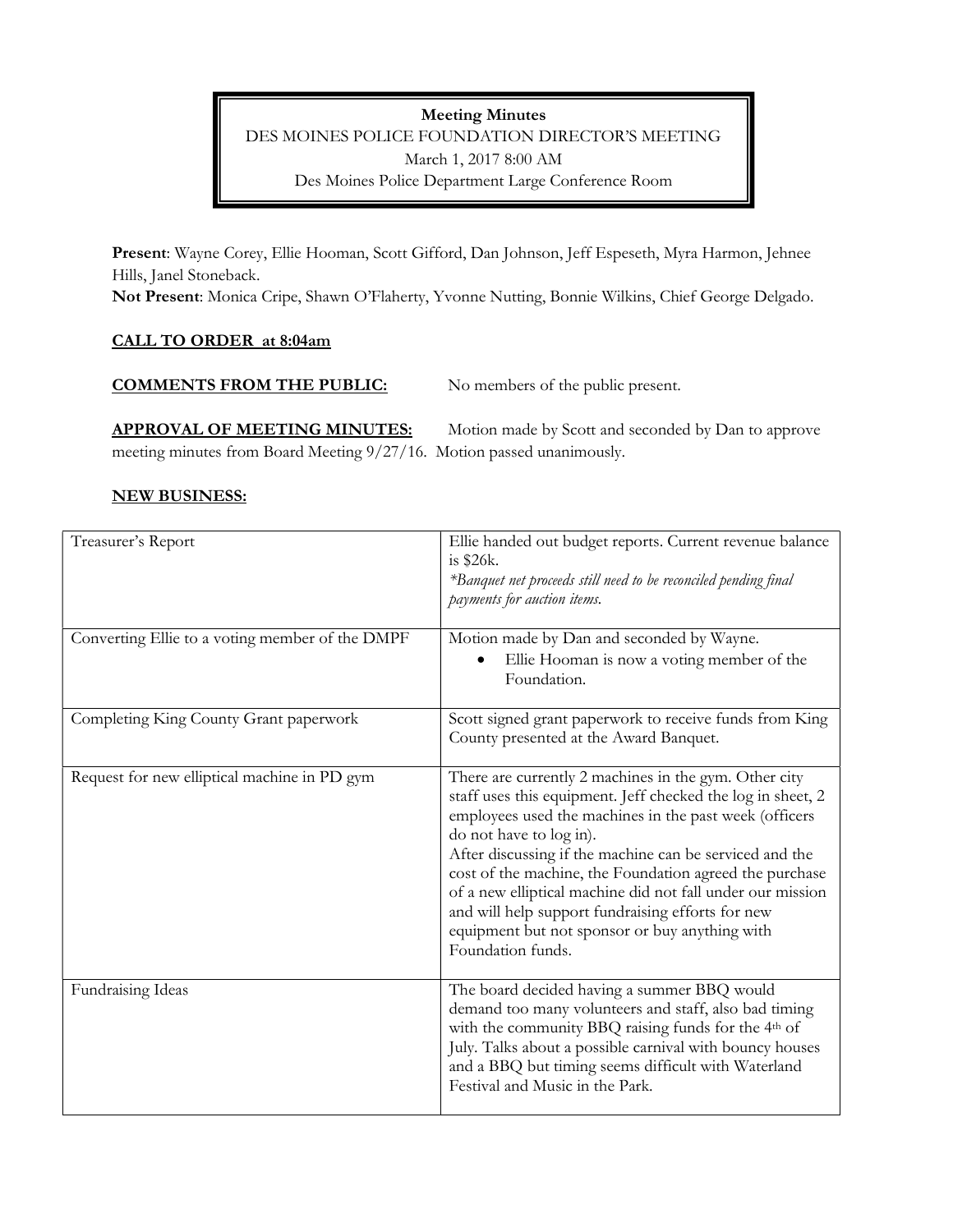| Fundraising Ideas continued           | Other possible ideas include:                                                                        |
|---------------------------------------|------------------------------------------------------------------------------------------------------|
|                                       | Bake Sale at the Farmers Market (using leftover                                                      |
|                                       | bake sale items to sell at Judson and Wesley)                                                        |
|                                       | Merchandise sales (printing new logo clothing,<br>hats and Hot Wheels to sell at every event)        |
|                                       | Raffle for Disney tickets (or any other big ticket                                                   |
|                                       | items (Adding a raffle for \$5 a ticket)                                                             |
|                                       | GiveBig promotion (Add a giving incentive like<br>Hot Wheels for every \$25 given)                   |
|                                       | Adding a raffle to Coffee With a Cop at Judson<br>& Wesley.                                          |
|                                       | Bingo at Judson or Wesley                                                                            |
|                                       | Golf Tournament at Riverband                                                                         |
|                                       | Poker Tournament                                                                                     |
|                                       | Adding DMPF program and raffle to the high                                                           |
|                                       | school band performance July 5 <sup>th</sup> at the Beach<br>Park.                                   |
|                                       | White Cap, Waterland Arcade & Red Robin                                                              |
|                                       | fundraising events for a percentage of proceeds.                                                     |
|                                       | Partnering with Kohls Cares (Kohls Cares will                                                        |
|                                       | match fundraising money earmarked for coats to                                                       |
|                                       | no limit. Coats for the Chaplin Fund and Shop                                                        |
|                                       | with A Cop)                                                                                          |
|                                       | No more Tip A Cop at Red Robin                                                                       |
| 2017 Event Planning and Participation | Ellie is still working on Banquet proceeds. We need more                                             |
| (Banquet Summary)                     | wine for the 2018 event. Ideas for generating more                                                   |
|                                       | revenue at the 2018 Banquet include:<br>Wine Pull or Bottle Wall                                     |
|                                       | Dessert Dash                                                                                         |
|                                       |                                                                                                      |
|                                       | Tray of shots or drinks<br>Jehnee mentioned seeking volunteers to help run this                      |
|                                       | event so board members can sit and enjoy with family                                                 |
|                                       | and other staff.                                                                                     |
|                                       |                                                                                                      |
| <b>Action Items</b>                   |                                                                                                      |
|                                       | Ellie to research about ordering Hot Wheel                                                           |
|                                       | replica police cars.                                                                                 |
|                                       | Wayne will ask Rikki who knows the Hot Wheels<br>rep if cars could possibly be donated to us or if a |
|                                       | discount can be applied.<br>Jehnee to recruit and start a volunteer database                         |
|                                       | for events                                                                                           |
|                                       | Dan to ask Chip from Rotary if he's interested in                                                    |
|                                       | becoming a Board Member. He is a retired<br>officer from Bellingham.                                 |